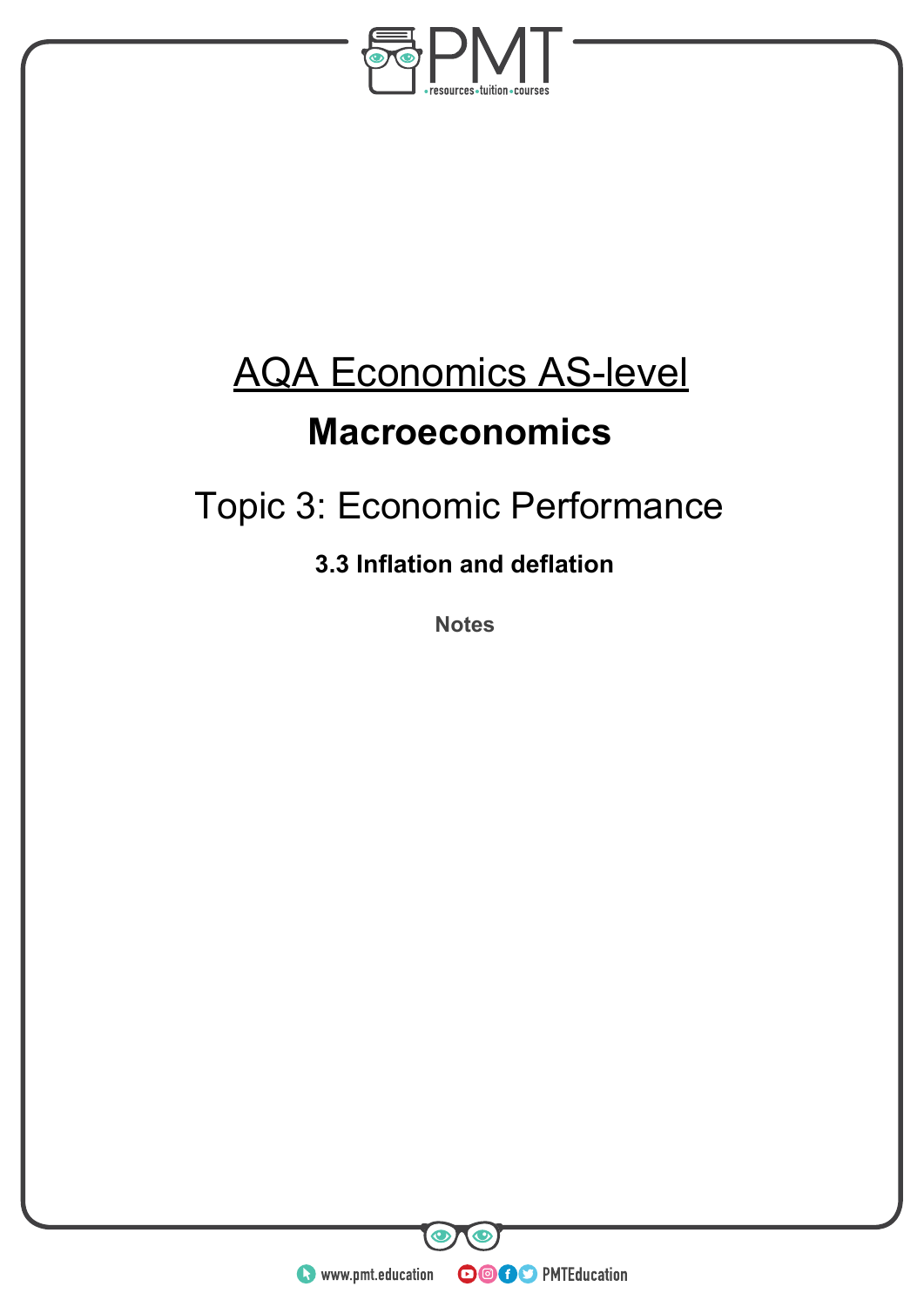

- **Inflation** is the sustained rise in the general price level over time. This means that the cost of living increases and the purchasing power of money decreases.
- **Deflation** is the opposite, where the average price level in the economy falls. There is a negative inflation rate.
- **Disinflation** is the falling rate of inflation. This is when the average price level is still rising, but to a slower extent. This means goods and services are relatively cheaper now than a year ago, and the purchasing power of money has increased.
- For example, a 4% increase in the price level between 2014 and 2015 would be inflation. A change from 4% to 2% is still inflation, but there has been disinflation where the price rise has slowed. If the change in the price level is now -3%, there is deflation.
- It is important to note that deflationary government policies aim to reduce AD, and do not necessarily result in deflation.

#### **Causes of inflation**

o **Demand pull:** This is from the demand side of the economy. When **aggregate demand** is growing unsustainably, there is pressure on resources. Producers increase their prices and earn more profits. It usually occurs when resources are fully employed.

The main triggers for demand pull inflation are:

- A depreciation in the exchange rate, which causes imports to become more expensive, whilst exports become cheaper. This causes AD to rise.
- Fiscal stimulus in the form of lower taxes or more government spending. This means consumers have more disposable income, so consumer spending increases.
- **Lower interest rates makes saving less attractive and borrowing more** attractive, so consumer spending increases.
- High growth in UK export markets means UK exports increase and AD increases.
- o **Cost push:** This is from the supply side of the economy, and occurs when firms face rising costs. This occurs when:
	- Changes in world commodity prices can affect domestic inflation. For example, raw materials might become more expensive if oil prices rise. This increases costs of production.

**OOOO** PMTEducation

**WWW.pmt.education**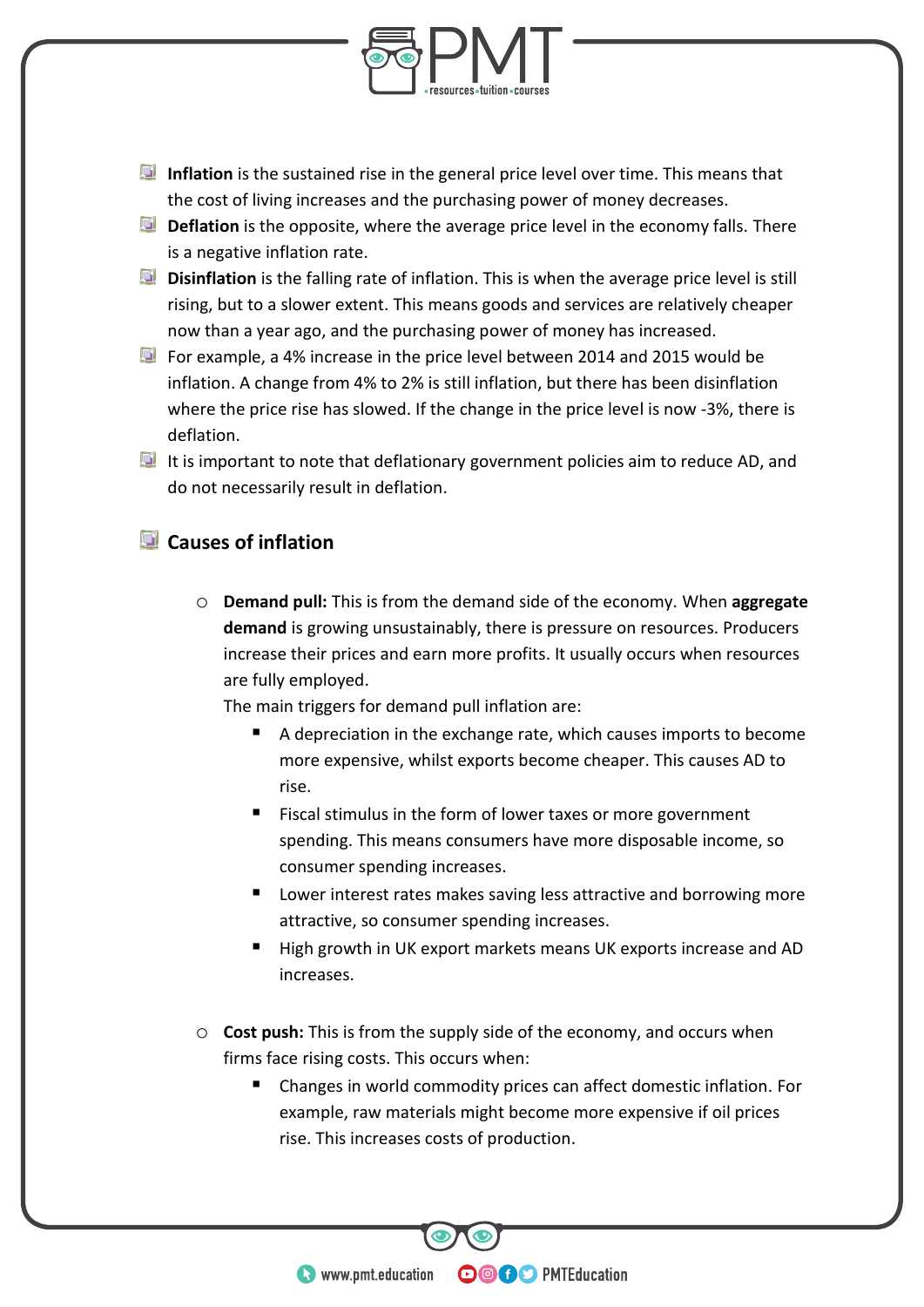

- Labour becomes more expensive. This could be through trade unions, for example.
- Expectations of inflation- if consumers expect prices to rise, they may ask for higher wages to make up for this, and this could trigger more inflation.
- Indirect taxes could increase the cost of goods such as cigarettes or fuel, if producers choose to pass the costs onto the consumer.
- **Depreciation in the exchange rate, which causes imports to become** more expensive and pushes up the price of raw materials.
- Monopolies, using their dominant market position to exploit consumers with high prices.

#### **The effects of inflation on:**

#### o **Consumers**

- Those on low and fixed incomes are hit hardest by inflation, due to its regressive effect, because the cost of necessities such as food and water becomes expensive. The purchasing power of money falls, which affects those with high incomes the least.
- If consumers have loans, the value of the repayment will be lower, because the amount owed does not increase with inflation, so the real value of debt decreases.
- .

#### o **Firms**

- Low interest rates means borrowing and investing is more attractive than saving profits. With high inflation, interest rates are likely to be higher, so the cost of investing will be higher and firms are less likely to invest.
- Workers might demand higher wages, which could increase the costs of production for firms.
- Firms may be less price competitive on a global scale if inflation is high. This depends on what happens in other countries, though.
- Unpredictable inflation will reduce business confidence, since they are not aware of what their costs will be. This could mean there is less investment.
- o **The government**
	- The government will have to increase the value of the state pension and welfare payments, because the cost of living is increasing.

**OOOO** PMTEducation

o **Workers**